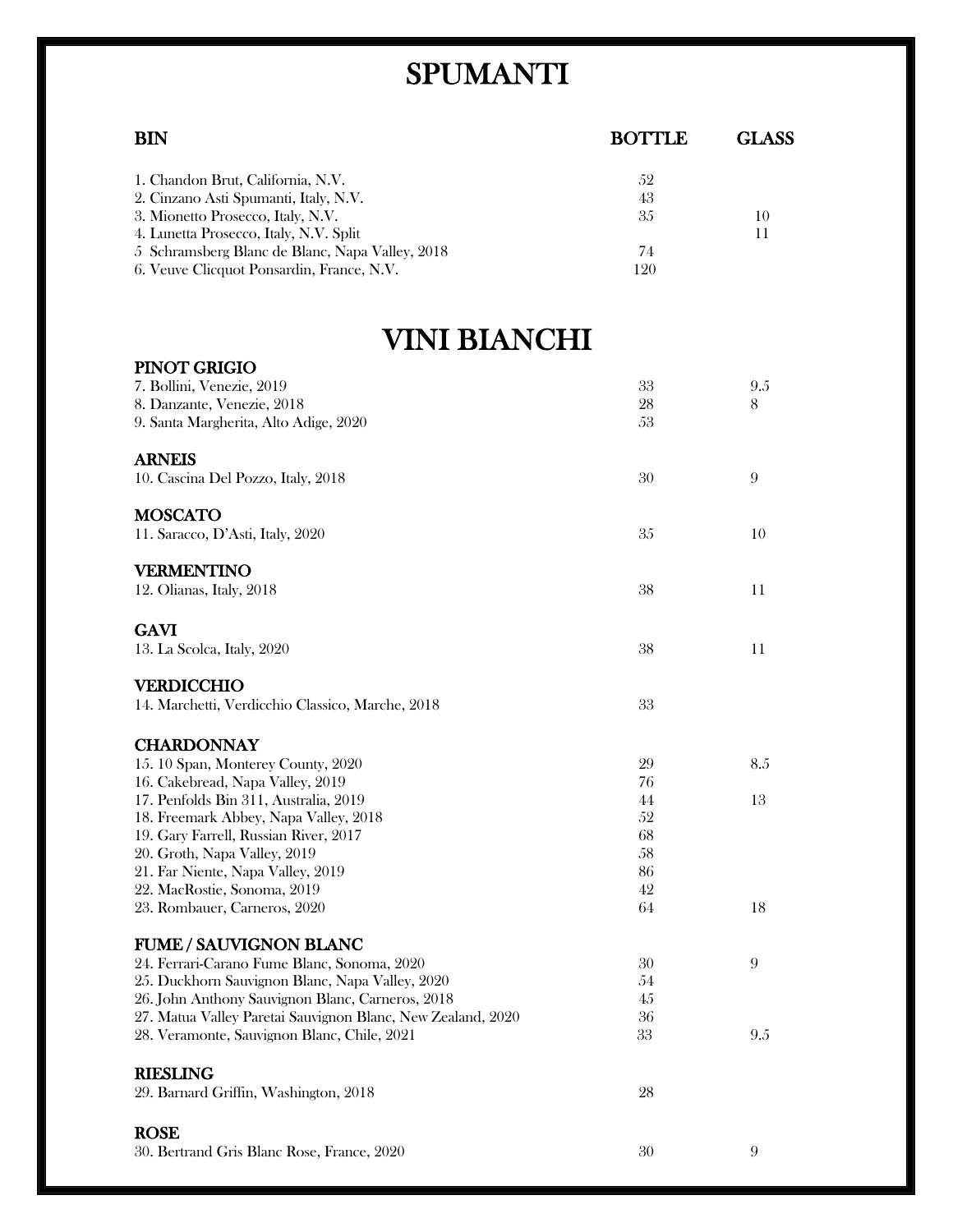## \*\*PRICES/VINTAGES ARE SUBJECT TO CHANGE\*\* **VINI ROSSI**

| <b>BIN</b>                                                      | <b>BOTTLE</b> | <b>GLASS</b> |
|-----------------------------------------------------------------|---------------|--------------|
| <b>BAROLO / BARBARESCO / BARBERA</b>                            |               |              |
| 31. Pertinace Barolo, Piedmont, 2017                            | 95            |              |
| 32. Pertinace Barbaresco, Piedmont, 2015                        | 120           |              |
| 33. Ruvei Barbera d'Alba, Piedmont, 2017                        | 32            |              |
| VALPOLICELLA / AMARONE                                          |               |              |
| 34 Giuseppe Lonardi Valpolicella Classico, Veneto, 2018         | 32            |              |
| 35. Righetti Amarone, Veneto, 2016                              | 69            |              |
|                                                                 |               |              |
| CHIANTI / SUPER TUSCAN / BRUNELLO di MONTALCINO                 |               |              |
| 36. Banfi Chianti Classico Riserva, Toscana, 2017               | 46            |              |
| 37. Querceto Chianti, Toscana, 2019                             | 28            | 8            |
| 38. Sanguineti, Toscana, 2020                                   | 33            | 9.5          |
| 39. Ruffino Chianti Classico Riserva, Gold Label, Toscana, 2016 | 72            |              |
| 40. Antinori Il Bruciato, Super Tuscan, Toscana, 2020           | 53            | 16.5         |
| 41. Tignanello Super Tuscan, Toscana, 2018                      | 200           |              |
| 42. Antinori Brunello di Montalcino, Toscana, 2016              | 140           |              |
| <b>SANGIOVESE</b>                                               |               |              |
| 43. Di Majo Norante, Toscana, 2019                              | 37            | 11           |
| 44. Ferrari-Carano Siena, Sonoma, 2018                          | 40            |              |
|                                                                 |               |              |
| <b>MONTAPULCIANO</b>                                            |               |              |
| 45. La Quercia, Abruzzo, 2019                                   | 29            | 8.5          |
| PINOT NOIR                                                      |               |              |
| 46. Educated Guess, Carneros, 2018                              | 48            |              |
| 47. EnRoute, Russian River, 2018                                | 80            |              |
| 48. Higher Ground, Monterey, 2018                               | 33            | 9.5          |
| 49. Row 11, Russian River Valley, 2020                          | 53            | 16.5         |
| 50. Schug, Carneros, 2017                                       | 55            |              |
|                                                                 |               |              |
| <b>MERLOT</b>                                                   |               |              |
| 51. Decoy by Duckhorn, Sonoma, 2019                             | 44            |              |
| 52. Ferrari-Carano, Sonoma, 2018                                | 40            | 11.5         |
| 53. Hall, Napa Valley, 2018                                     | 79            |              |
| 54. Sebastiani, Sonoma, 2017                                    | 36            | 10.5         |
| 55. Whitehall Lane, Napa Valley, 2017                           | 59            |              |
| ZINFANDEL / PRIMATIVO BLEND                                     |               |              |
| 56. Klinker Brick Old Vine Zinfandel, Lodi, 2018                | 36            | 10.5         |
| 57. Meadowcroft, Dry Creek Valley, Sonoma, 2018                 | 38            |              |
| 58. Old Ghost Old Vine Zinfandel, Lodi, 2017                    | 72            |              |
| 59. The Specialyst Zinfandel, Lodi, 2018                        | 42            | 12           |
| 60. Lupo Meraviglia Primitivo Blend, Italy, 2019                | 29            |              |
|                                                                 |               |              |
| SHIRAZ / PETITE SIRAH / PETITE SIRAH/ BLEND                     |               |              |
| 61. Greg Norman Estates Shiraz, Australia, 2018                 | 34            |              |
| 62. Cline Syrah, Sonoma, 2019                                   | 36            | 10.5         |
| 63. Stags' Leap Petite Sirah, Napa Valley, 2016                 | 68            |              |
| 64. Liante Salice Salentino Negroamaro Blend, 2017              | 30            | 9            |
| <b>CABERNET SAUVIGNON</b>                                       |               |              |
| 65. Buehler, Napa Valley, 2016                                  | 55            |              |
| 66. Faust, Napa Valley, 2018                                    | 98            |              |
| 67. Jordan, Alexander Valley, 2016                              | 92            |              |
| 68. Justin, Paso Robles, 2018                                   | 49            | 15.5         |
| 69. Maddalena, Paso Robles, 2019                                | 38            | 11           |
| 70. Montes, Chile, 2019                                         | 29            | 8.5          |
| 71. Rombauer, Napa Valley, 2018                                 | 76            |              |
|                                                                 |               |              |

## MALBEC